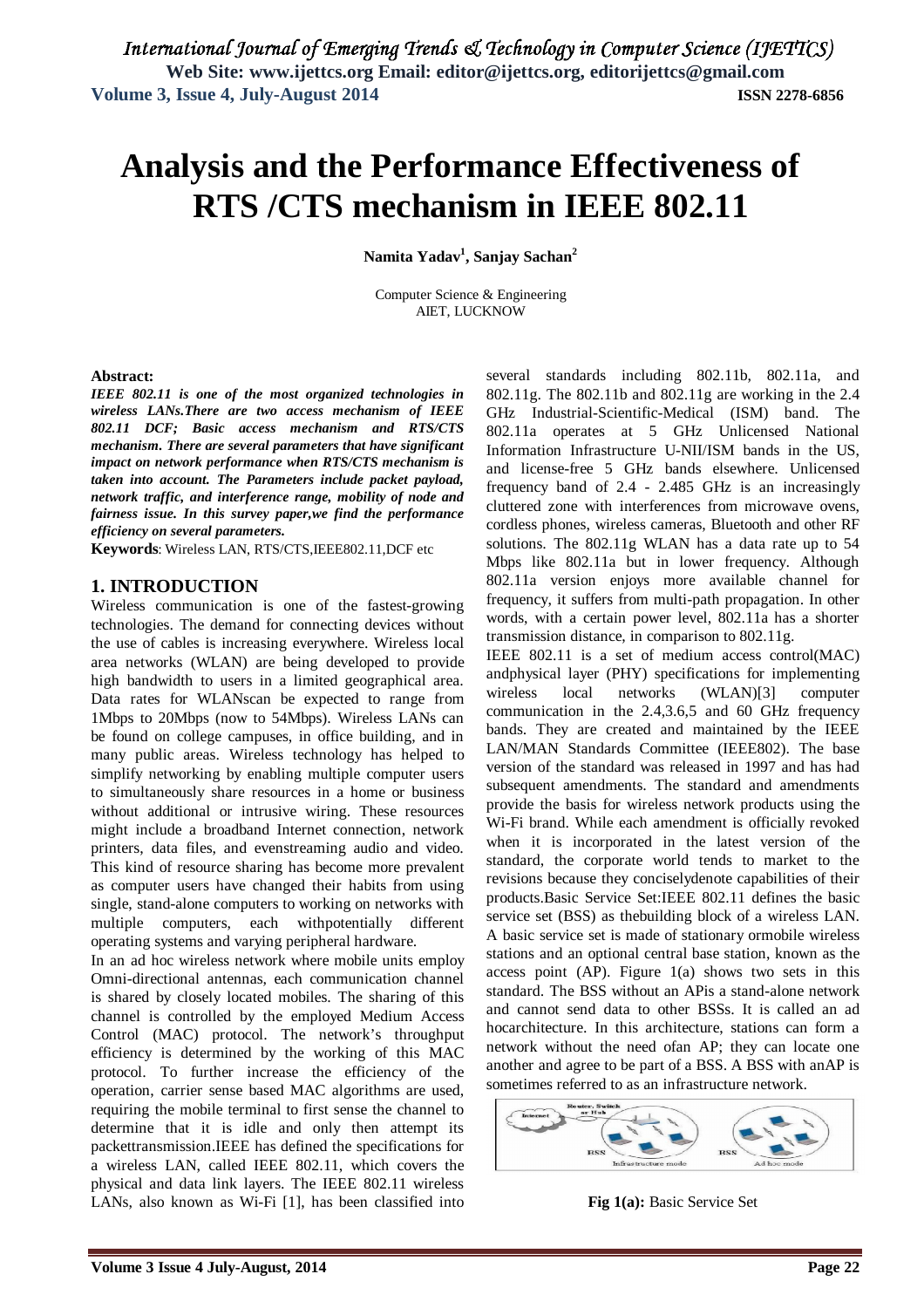**Extended Service Set:** An extended service set (ESS) is made up of two or more BSSs with APs. In this case, the BSSs are connected through a **distribution system***,* which is usually a wired LAN. The distribution system connects the APs in the BSSs. IEEE 802.11 does not restrict the distribution system; it can be any IEEE LAN such as an Ethernet. Note that the extended service set uses two types of stations: mobile and stationary. The mobile stations are normal stations inside a BSS.

The stationary stations are AP stations that are part of a wired LAN. Figure 1(b) shows an ESS.



**Fig 1(b): Extended service set**

## **2. RTS/CTS mechanism:**

This mechanism extends the basic method with the exchange of Request-to-Send (RTS) control packet and Clear-to-Send (CTS) control packet prior to the exchange of DATA and ACK packet. This is also known as requestto-send/clear-to-send (RTS/CTS) access method. Before transmitting a packet, a station operating in RTS/CTS mode "reserves" the channel by sending a special Requestto-Send (RTS) short frame. The destination stationacknowledges the receipt of an RTS frame by sending back a Clear-to-Send (CTS) frame, after which normal DATA packet transmission and ACK response occurs. Since collision may occur only on the RTS frame, and it is detected by the lack of CTS response, the RTS/CTS mechanism allows increasing the system performance by reducing the duration of a collision, especially when the DATA packets are large. It also solves the hidden terminal problem experienced in wireless networks. Here we present the main feature of IEEE 802.11 DCF, with respect to RTS/CTS access method. When a transmission is detected on the channel and reactivated when the channel is sensed idle again for more than a DIFS. The node transmits a Request-to-Send (RTS) packet. If a node receives an RTS packet, it responds, after a SIFS, with a Clear-to-Send (CTS) packet. The transmitting node is allowed to transmit its DATA packet only if the received CTS packet is correct, which is then replied with an ACK packet. The RTS and CTS packet contains the total duration of packet transmission. All the neighbor nodes that overhear either the RTS or CTS, update their Network Allocation Vector (NAV) for that duration of time in which the channel will remain busy and these nodes defer their transmission for that duration when the NAV is set (Figure 2). This allows a collisionfree transmission for the DATA and ACK packet. This mechanism of deferring transmission based on the NAV is known as virtual carrier sensing and it effectively reserves the channel for the current dialog. The RTS/CTS mechanism is very effective in terms of system performance, especially when large packets are considered [4], as it reduces the length of the control packets involved in the contention process.



Fig 2 : RTS/CTS method

# **3. Effect of following parameters on RTS/CTS mechanism**

Several parameters including packet payload, network size, large interference range, mobility of node and fairness affects thenetwork performance with and without RTS/CTS mechanism. A survey is done based on these parameters to find the effectiveness of RTS/CTS mechanism. Throughput and access delay as performance metrics.

## **3.1- Effect of packet payload**

Packet payload is the payload size of the data packet. Throughput performance is strongly dependent on load offered to the system.RTS/CTS mechanism has positive and negative effects in different situations. When packet size is 68 Bytes throughput is more when RTS/CTS is off .Access delay is more when RTS/CTS is on for 68 Bytes in presence of hidden terminals [2].Hidden terminal is not assumed in [5,6,7].The throughput performance is more effective when payload size is more than 6000 bits with RTS/CTS on in presence and absence of hidden terminal. This is due to the fact that collisions take place with small RTS packets only. Overall performance is not affected under low load as compared to high load when collisions take place due to hidden terminal problem. Authors in [2] also simulated on per station basis i.e. one station uses RTS/CTS mechanism, others do not. It has been shown that there is no individual gain for each station but there issmall degradation in overall performance. The trade-off between pros and cons of RTS/CTS show that it is profitably applied in conjunction with the adaptive contention window only for long packets (6000 bits), while in the basic standard; it provides benefits for packets longer than 2000 bits [8].Authors in [8] proposed an Adaptive Contention Window mechanism, which dynamically selects the optimal back off window. They showed that adaptive technique shows better performance only when the packet size is short. They found in adaptive mechanisms that performance degrades even though the RTS/CTS mechanism is applied in presence of hidden terminals. Thus RTS/CTS mechanism proves better for large packet sizes. Small packet sizes induce overhead in network performance.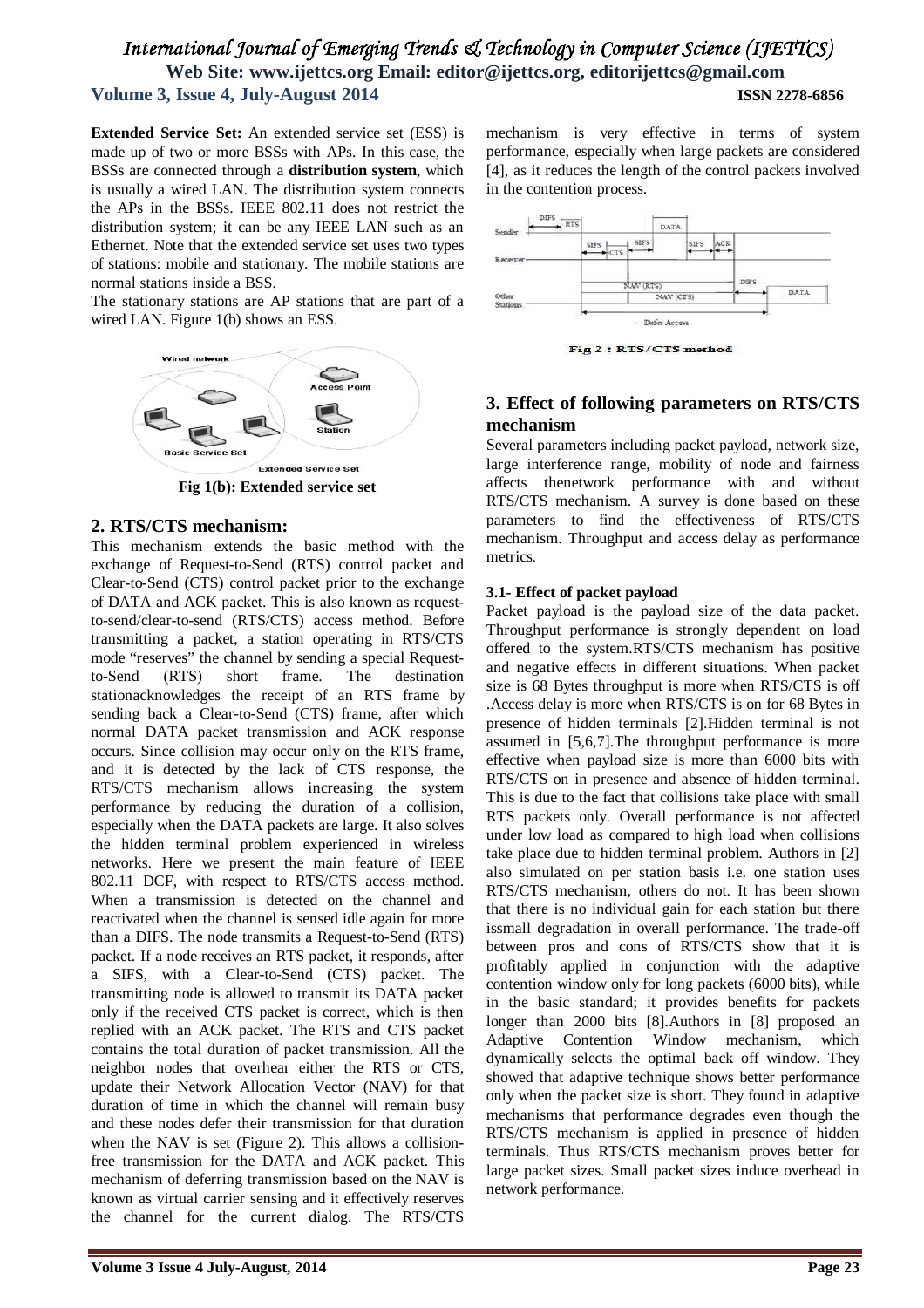#### **3.2 Effect of Network traffic**

There is a great influence on network performance when network traffic is considered i.e. number of nodes or stations. It is more desirable to apply RTS/CTS mechanism when network size increases considerably. The authors in [5] illustrates that the basic access performs better than RTS/CTS when the number of contending stations is relatively small (n=5) for all packet size values.RTS threshold decreases as number of contending stations increases.

Authors in [10] used Bianchi model [9] and analyzed throughput for 1Mbps and 6Mbps with different maximum back off stages with varying network size. It has been observed that saturation throughput increases with maximum back off stages.RTS/CTS mechanism shows better performance as number of station increases for 1000 octet packet size. Basic access mechanism outperforms RTS/CTS mechanism only when number of nodes is less than 20[10].Thus RTS/CTS mechanism outperforms basic access scheme when network traffic is heavy under ideal conditions.

#### **3.3 Effect of large interference range**

Interference range is the range in which nodes in receiving mode is interfered by unrelated senders. Figure 3 shows that d is distance between sender and receiver, Riis the interference range and Rtx is transmission range in which nodes can successfully receive nodes at receiver.RTS/CTS mechanism is ideally used to reduce collisions due to hidden terminal problem only when hidden nodes are within the interference range of receiver. But practically it is not possible due to large interference range.

Authors in [11] has proved mathematically that network performance degrades with RTS/CTS mechanism when distance between sender and receiver i.e. d exceeds transmitter range. Authors have assumed 10db as capture threshold. Interference range is receiver centered. Large physical carrier sensing range helps in reducing interference. There is hardware limitation when large carrier sensing is considered. Single chain topology with 190 meters of inter nodal distance is shown in figure 4. Transmission range is 250 meters and interference range is 550 meters.Channel utilization is 1/3 of capacity of chain without large interference range. This is because when node 1 transmits, node 2 and node 3 cannot transmit simultaneously. Channel utilization is 1/4 of capacity of chain with large interference range. The reason lies behind the fact that now node 4 also cannot simultaneously transmit along with node 2 and node 3.Large interference range results in more collisions on control frames and data frames which results in TCP instability and unfairness [12].Authors in [10] proposed CCR (Conservative CTS reply) scheme to combat large interference range. In this scheme a node only replies a CTS packet for a RTS when the receiving power of that RTS packet is larger than a certain threshold (CTS-REPLY-THRESHOLD), even if the RTS packet is received successfully and this node is idle. This CTS-REPLY-THRESHOLD should be larger than the threshold required for a node to successfully

receive a packet. Many simulation experiments were performed which reduced most number of collisions.

Authors in [13] proposed Adaptive MAC layer scheme (AMAC) by analyzing [10] .They simulated various experiments on chain topology and random topology to find the throughput and data packet corruption ratio. We observe that AMAC scheme is more effective in terms of throughput as compared to CCR scheme as it needs more hops to reach destination.

Thus collisions caused by large interference range are mostly reduced when RTS/CTS mechanism is applied with AMAC or CCR scheme.







**Fig 4: Effect of interference to capacity of chain** 123456rs=550mrsrt=250mds=190mrs=carrier sensing rangert=transmission range.

#### **3.4 Effect of mobility of node**

Authors in [14] performed simulations considering mobility of node with and without RTS/CTS mechanism. Hidden nodes are considered with simulation time of 800 seconds in chain topology. It is inferred from [13] that as node moves during 350 seconds to 650 seconds collisions occurred and hence retransmission of packets takes place. The author also concludes that retransmission attempts are 8 times lesser when RTS/CTS scheme is disabled. This happens because when RTS/CTS scheme is enabled, control packets transmission takes place which reduces number of collisions and therefore retransmissions of data packets reduces. Thus there is significant drop in collisions when RTS/CTS scheme is enabled. Hence RTS/CTS mechanism plays a vital role in hidden node problem when mobile nodes are considered.

#### **3.5 Effect of fairness**

Fairness is one of the major issues in adhoc networks. Fairness means sharing of channel utilization. In paper [15], authors have proposed new back off scheme in 802.11 MAC standards. Fair share estimation is calculated at all nodes present in network. In new back off scheme, if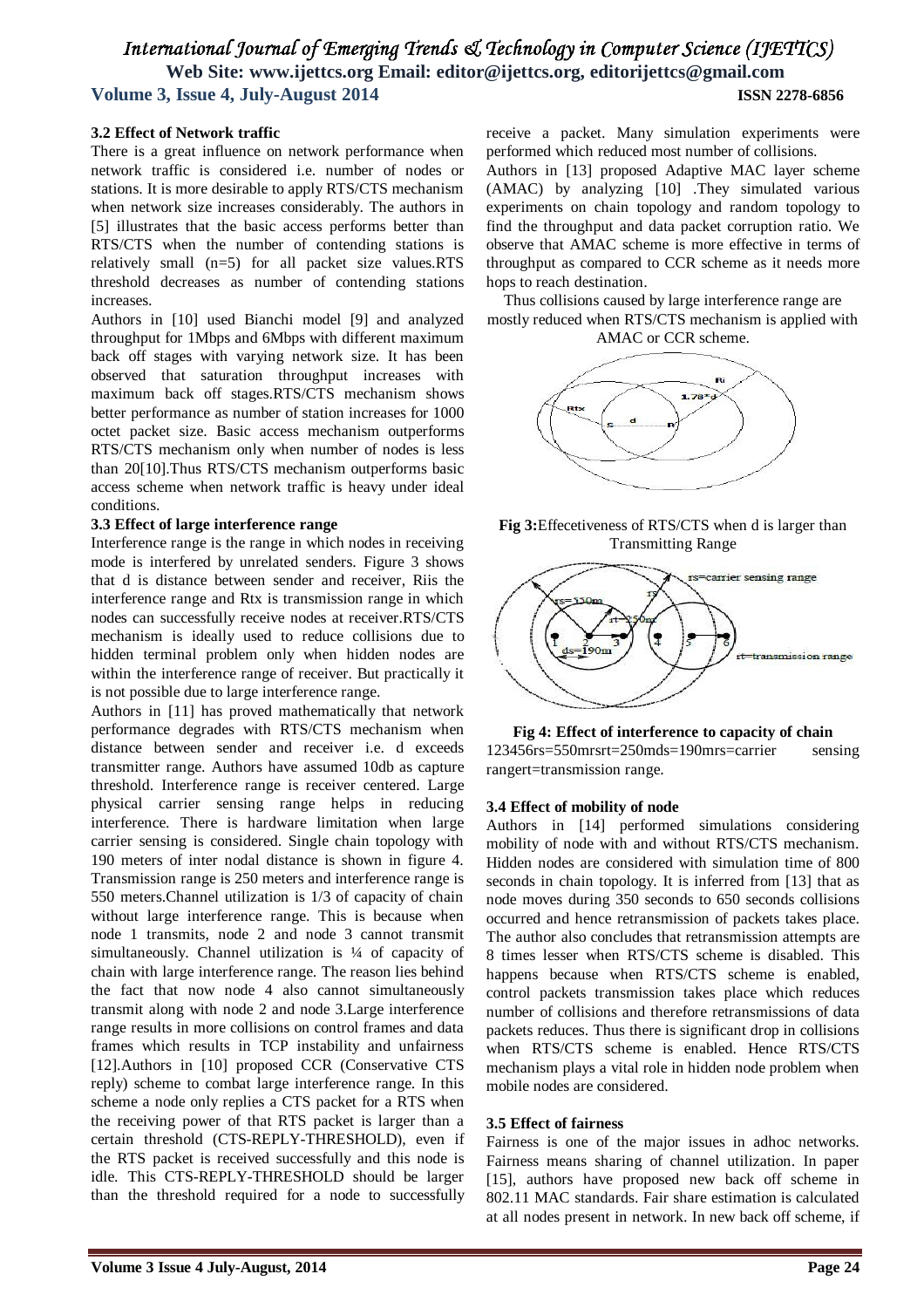a node estimates that it has got more share, it will double its contention window size until it reaches a maximum value (CWmax) so that its neighbors can have more chances to recover earlier from back off procedure and win access to the channel and vice versa. If a node estimates that it has got only its fair share, it will hold onto its current contention window size. Simulations results show that the new back off scheme has achieved far better fairness than original back off scheme. But this fairness is achieved at some cost of lower throughput.

In paper [16], authors have introduced fairness index that is useful in all resource allocation schemes. Jain's fairness index is unit for fairness as considered in [15].Particularly in distributed systems, where a set of resources is to be shared by a number of users, fair allocation is important. If goal is to provide the same throughput to all nodes, the fairness index is calculated as follows:

#### $fairness index = (Ti) 2 nTi2$

where T is the throughput of a particular flow and n is the no of flows in the system. Authors in [5] have evaluated the fairness in grid and cross topologies. Fairness increased about 20% when RTS/CTS scheme is enabled.

Jain's fairness index decreases as number of hosts increases. This happens mainly due to the fact that after a collision, the first host that successfully transmits a frame is favored compared to the others but fairness index remains acceptable [17].Thus RTS/CTS scheme is beneficial in achieving fairness in grid and random topologies but it is not beneficial in chain topologies.

## **4. CONCLUSION**

When RTS/CTS mechanism is taken into consideration several parameters have significant impact on networkperformance**.** We have analyzed that RTS/CTS mechanism is very effective for large packet sizes whereas for small packet size it incurs a delay by the additional load of the RTS and CTS packets before the actual transmission of the data packets*.* 

As we conclude that forimproving the default RTS/CTS mechanism is to decrease the induced overhead innetwork performance due to control packe*ts.*Use of RTS/CTS is advantageous in different situations

# **REFERENCE**

- **[1].**Schiller, J., "*Mobile Communication*", 2nd Edition, Addison Wesley (2003)
- **[2].**B.P.Crow,I.Widjaja,J.G.Kim, and P.Sakai, "IEEE802.11 Wireless LocalArea Network," IEEE Communications Magazine, September 1997.
- **[3**].IEEE Standards Department, "IEEE 802.11 Standard for Wireless LAN, Medium Access Control (MAC) and Physical Layer (PHY) Specifications", 1999.
- **[4].**A. Nasipuri, and S. R. Das. A Multichannel CSMA protocol for multi-hop wireless networks, Proc. of IEEE Wireless Communications and Networking Conference (WCNC" 99), September 1999.
- **[5].**P.Chatzimisios, A. C. Boucouvalas,'' Improving performance through optimization of the RTS/CTS

mechanism in IEEE 802.11 Wireless LANs,'' CSNDSP 2004, Newcastle upon Tyne University, 20-22 July 2004.

- **[6].**P.Chatzimisios, A.C. Boucouvalas, and V. Vitsas Optimisation of RTS/CTS handshake in IEEE 802.11 Wireless LANs for maximum performance '', Proceedings of the IEEE Global Telecommunications Conference (Globecom 2004) Dallas Texas, 29th Nov-3rd Dec., 2004.
- **[7].**Packet delay analysis of the IEEE 802.11 MAC protocol, IEE Electronic Letters, 4th Sept. 2003, Vol.39, No. 18, pp. 1358-1359.
- **[8]**G. Bianchi, L. Fratta, M. Oliveri "Performance Evaluation and Enhancement of the CSMA/CA MAC Protocol for 802.11 Wireless LANs,"InPersonal,Indoor and Mobile Radio Communications, 1996. PIMRC'96, Seventh IEEE International Symposium on, vol. 2, pp. 392-396. IEEE, 1996.
- **[9].**G.Bianchi,"Performance analysis of the IEEE 802.11 distributed coordination function," IEEE J. Sel. Areas Commun., 2000, 18, (3), pp. 535–547.
- **[10.]**R.Bruno, M. Conti, E.Gregori,"IEEE 802.11 optimal performances: RTS/CTS mechanism vs. Basic access,",Italy, IEEE 2002. [11]. K. Xu. M. Gerla, and S. Bae, "How Effective is the IEEE 802.11 RTS/CTS Handshake in Ad Hoc Networks?" IEEE GLOBECOM'02, Vol. 1, pp. 72-76, November 2002
- **[12].**Xu, S.Saadawi, T. "Does the IEEE 802.11 MAC Protocol Work Well in Multihop Wireless Ad Hoc Networks?" IEEE Communications Magazine, Volume: 39 Issue: 6, pp. 130–137, June 2001.
- **[13].**T.C. Tsai,C. Tu,"Improving IEEE 802.11 RTS/CTS handshake in wireless adhoc networks considering large interference range," Technical Report, NCU, Chengchi, Taiwan, 2004.
- **[14**].H. Jasani, N. Alaraj,"Evaluating the Performance of IEEE 802.11 Network using RTS/CTS Mechanism,"IEEE EIT 2007 Proceedings, Michigan.
- **[15].**B. Bensaou, Y. Wang, C. Chung, "Fair Medium Access in 802.11 based Wireless Ad-Hoc Networks", In Mobile and Ad Hoc Networking and Computing, 2000. MobiHOC. 2000 First Annual Workshop on, pp. 99- 106. IEEE, 2000.
- **[16].**R.K.Jain, D. Chiu, and W. Hawe, "A quantitative measure of fairness and discrimination for resource allocation in shared computer system," technical Report DEC-TR-301, Digital Equipment Corporation, Eastern Research Lab, Hudson, MA, USA, 1984.
- **[17**].G. B. Sabbatel, A. Duda,O. Gaudoin, M. Heusse, F. Rousseau," Fairness and Its Impact on Delay in 802.11 Networks,"IEEE,Grenoble,France,2004